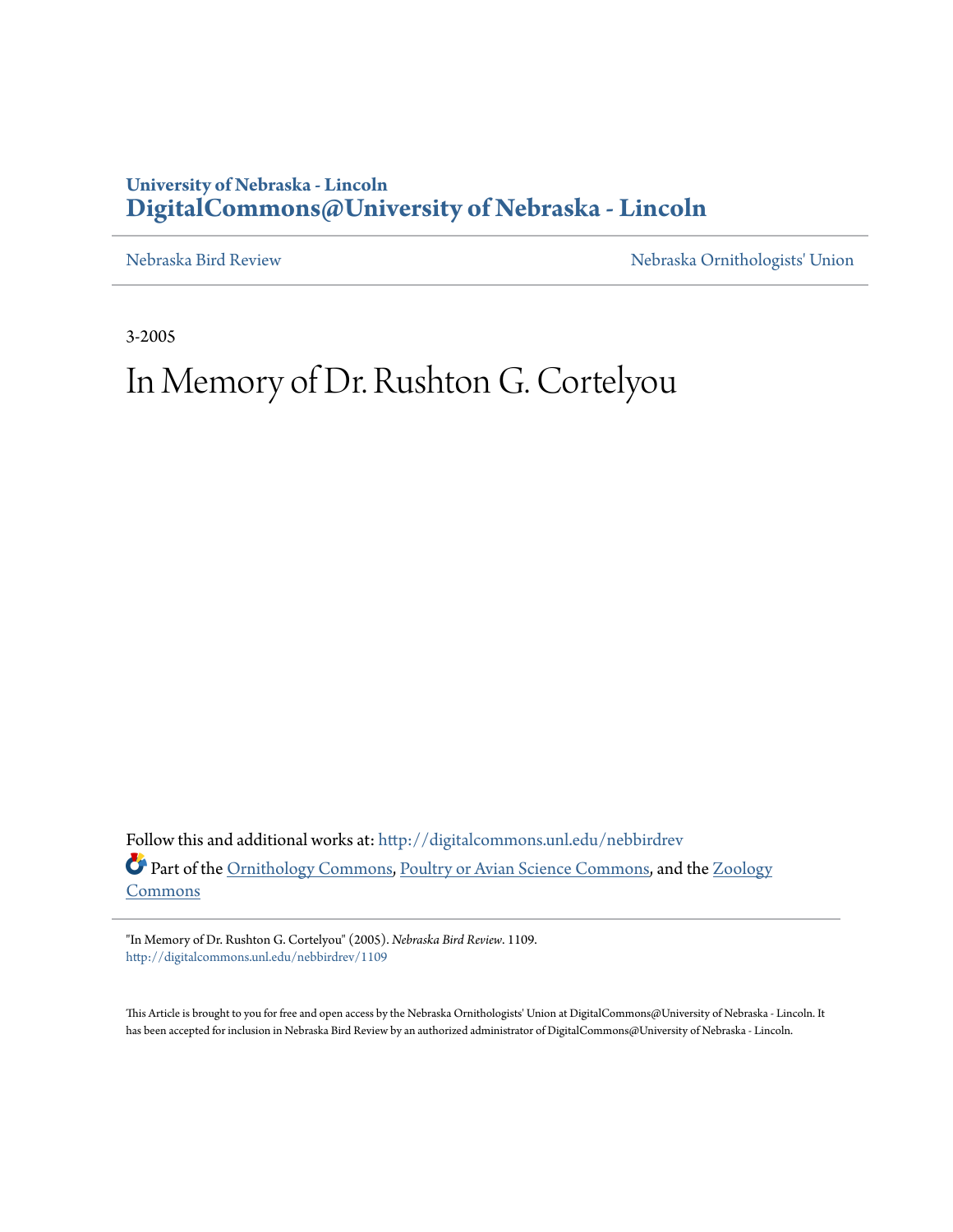## Vol. 73 No. 1 The Nebraska Bird Review 29

## In Memory of Dr. Rushton G. Cortelyou

The Nebraska Ornithologists' Union lost a longtime member and friend on May 2, 2004, when Dr. Rushton Cortelyou passed away just 16 days shy of his 98th birthday. He had been a member of the NOU for more than 50 years. He was preceded in death by Margaret, his wife of 68 years. Survivors include daughters Helen Linger and Carol Cortelyou, five grandchildren and five great-grandchildren.

Dr. Cortelyou, "Rusty", as he was known to his friends, was born on May 18, 1906, in Manhattan, Kansas, where his father was on the faculty at Kansas State University. Rusty graduated from KSU in 1927 with a degree in Civil Engineering. He earned an MBA from Harvard in 1929 and served in the U. S. Navy during World War II and the Korean Conflict, retiring with the rank of Commander.

Rusty and his wife Margaret Manley Cortelyou moved to Omaha in 1946, where he was treasurer of Fairmont Foods. Later, after earning a Ph.D. from the University of Nebraska at Lincoln in I 967, he taught business courses at Bellevue College (now Bellevue University) until his retirement in 1973.

Rusty's membership in the NOU dates from 1953, and he contributed much to the organization. He served as president in 1962-64 and as editor of *The Nebraska Bird Review* from 1965 to I 990. As his daughter Carol remembers, "My dad really enjoyed the kind of detailed work needed for the *NBR*; he even kept doing the index when others took over the editing job." Rusty and his wife Margaret the index when others took over the editing job." celebrated their 90th birthdays at the NOU spring meeting in Kearney in I 996. Later that year they moved to the Seattle area to be closer to their daughter Carol.

Rusty's participation in the NOU didn't end with the move to Washington state. He attended NOU meetings when he was able and watched over the organization's affairs from afar when he was not. Generous donations of books and money have been made over the years, and the Cortelyous were instrumental in the formation of the Scholarship Fund. Rusty wrote an article about his early years in the organization, "N.O.U. History Notes", which was published in the 1999 Centennial Meeting Program. In 2002 at the NOU Annual Meeting in Norfolk, Rusty was elected an Honorary Life Member. He was recognized in the nomination document for the "time, effort, unsurpassed leadership and continuity" he has given to the organization.